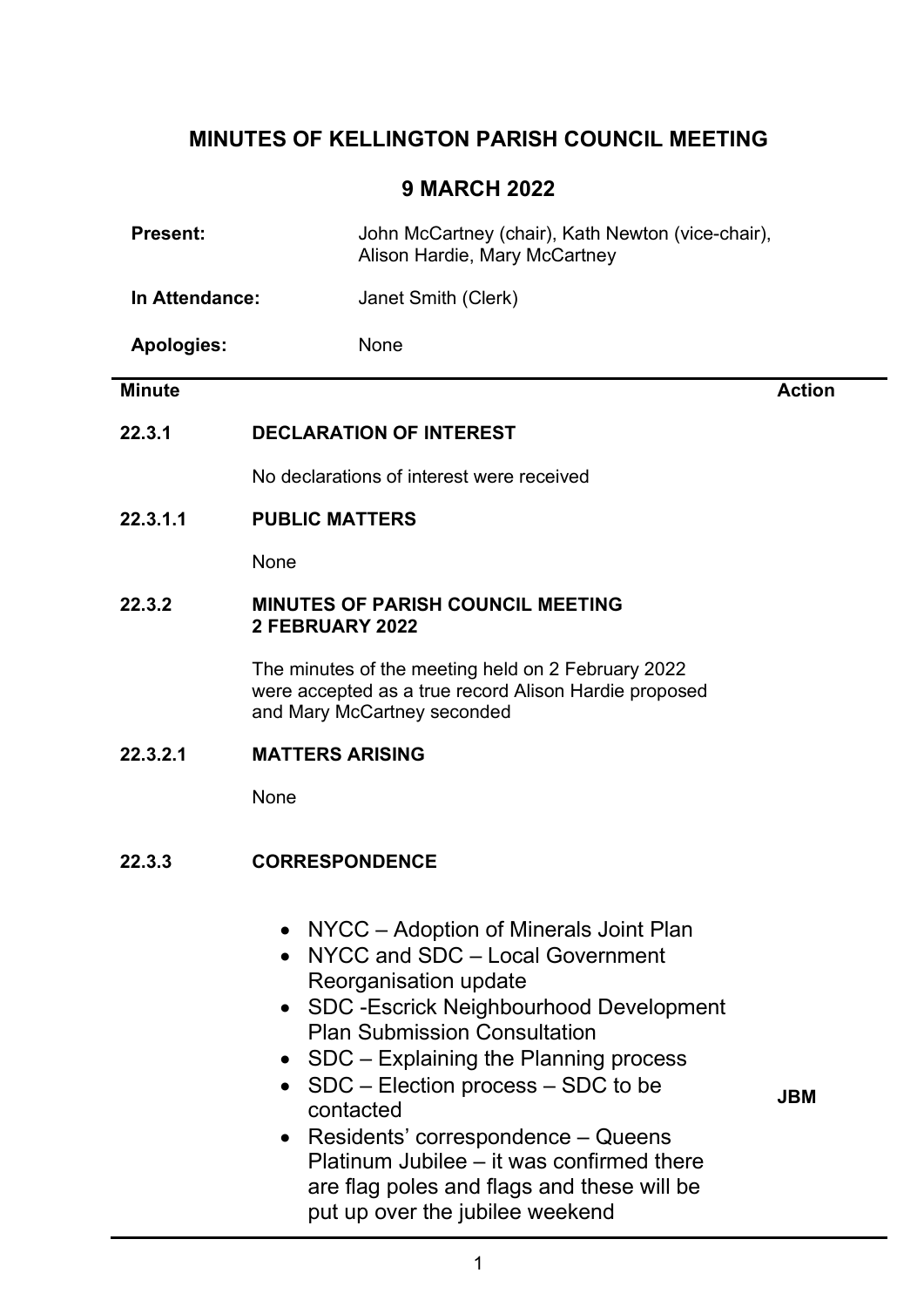### 22.3.4 PLANNING

There are no new applications or updates

#### 22.3.5 FINANCE UPDATE

22.3.5.1 Clerk gave an update of the cheque account, savings account and payments made.

> As at 28 February 2022 as per the bank statement there is £20,997.59 in the current account.

One cheque for £1,200.00 hasn't been cashed.

This means the actual amount in the current account is £19,797.59 and there is £4,057.23 in the savings account.

Payments to be made for March total £1,969.97

| 301399      | Proludic (springy bike<br>replacement) | £1,811.30 |
|-------------|----------------------------------------|-----------|
| 301400      | B Crossdale (newsletter)               | £16.00    |
| <b>Bank</b> | J Smith & HMRC                         | £142.49   |
| transfer    |                                        |           |

### 22.3.6 FACILITIES UPDATE

- 22.3.6.1 Allotments – All allotments are occupied. There has been some slight flooding
- 22.3.6.2 Future of the Playground – the springer bike replacement has been completed. Another piece of equipment has been damaged/ Proludic have been contacted about this.
- 22.3.6.3 Village Hall – no response has been regarding the lease. Contact to be made with the Arch Deacon of Pontefract. JBM
- 22.3.6.4 Activities for the More Mature  $-$  coffee mornings will be held on 2 April and 14 May.

A coffee morning will be held on 4 June for the Queen's Jubilee. The possibility of planting a tree near the memorial stone is being investigated and SDC are being contacted.

JS

22.3.6.5 Grit bins – prices of grit bins have been looked at and this item will be put on the agenda in October 2022.